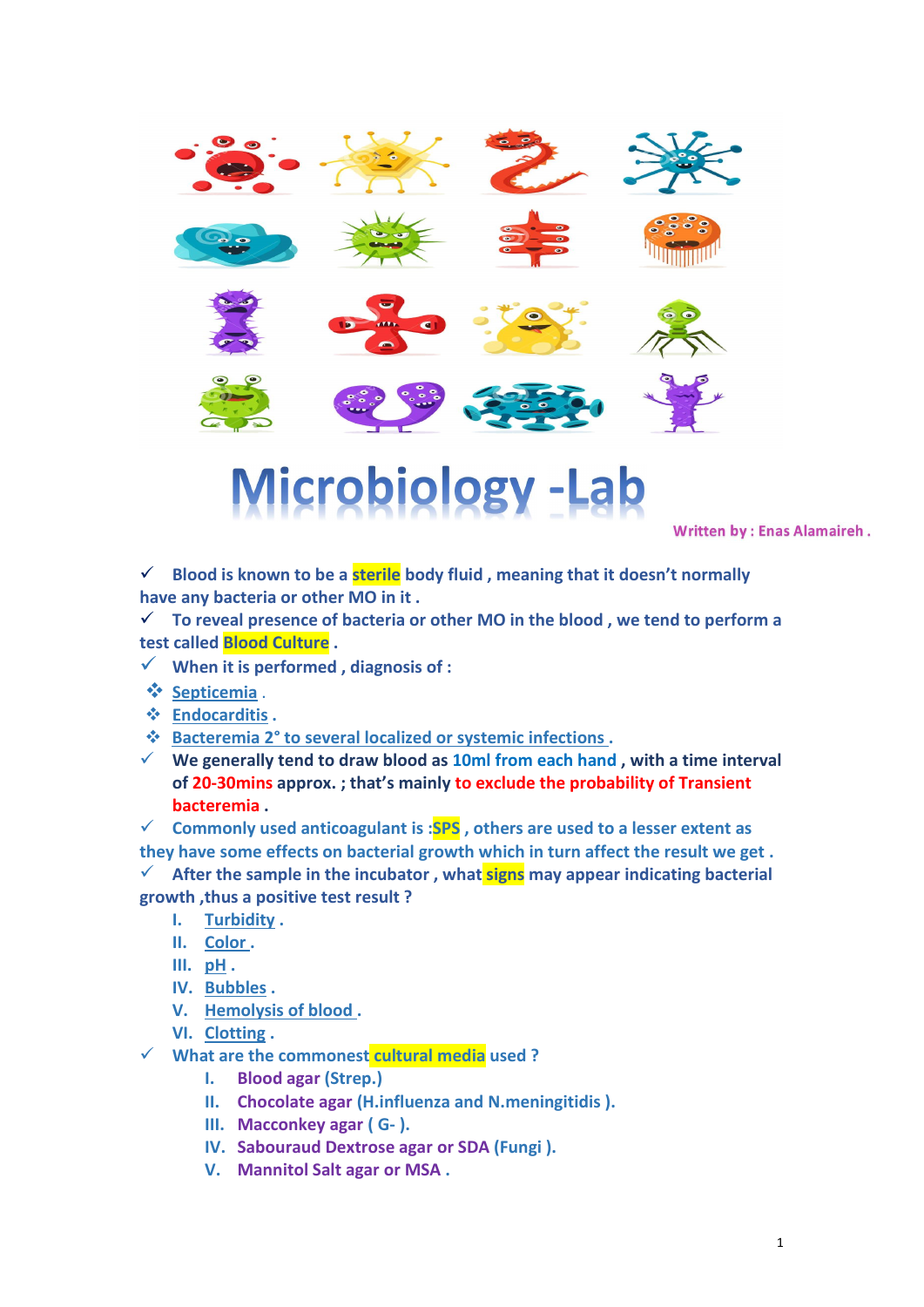- **Positive result of the test doesn't necessitate that it's bacteremia as the + result may stem from a contamination has occurred during the preparation .**
- **Negative result of the test doesn't exclude the probability of bacteremia ; as it may be caused by fastidious bacteria that need special types of cultural media in order to be diagnosed , and you didn't use them thus you get anegative result despite the presence of the bacteria in the blood .**
- **The result considered to be clinically significant if it's revealed presence of one of the following (gave a + result for the following ):**
	- **I. Anaerobes .**
	- **II. Fungi .**
	- **III. Gram negatives .**
- **You're a lab technician , blood sample has been sent to you (20ml) for a patient of suspected bacteremia , after performing proper instructions for culture , which of the following results you consider as clinically significant to report for the physician , indicating positivity for bacteremia :**
	- **1. 1 st bottle : S.epidermidis , 2 nd bottle : no S.epidermidis .**
	- **(You probably exclude bacteremia , as such result usually stems from a contamination rather than a true infection , remember that S.epideremidis is NF ).**
	- **2. 1 st bottle : S.epidermidis , 2 nd bottle : S.epidermidis .**
	- **(Once the 2 bottles contain the same MO , it can't be a coincidence to have contamination in both bottles as there is a spacing time interval in between ).**
- **Staph Vs. Strep :**
	- **Staph appear as clusters ,whereas strep have a chain-like appearance .**
	- **S.aureus on MSA appear like :**



(1) MSA contains NaCl making it selective for G+. (2) It also contains Mannitol and the indicator phenol red, which is a pH indicator. (3) S. aureus is known to produce yellow colonies, but how do you explain the change in agar color from red into yellow? (4) If the cultured organism is able to ferment the mannitol, an acidic byproduct formed causes the phenol red in the agar to turn yellow, so that you get the appearance shown.

**Differential testis :Catalase Test , where the Staph is +ve and strep is -ve .**

**(See this figure ,helping you to remember the real manifestation of the test )**



- $\diamondsuit$  **H**<sub>2</sub>**O**<sub>2</sub> ..., **H**<sub>2</sub>**O**+ **O**<sub>2</sub>.
- **O2 bubbles : indicator of a +ve result .**
- **You put few drops of catalase reagent (H2O2) on the plate , Containing Strep. and Staph. , you will notice the O2 bubbles on Staph. plate whereas no bubbles will be seen on the one containing Strep.**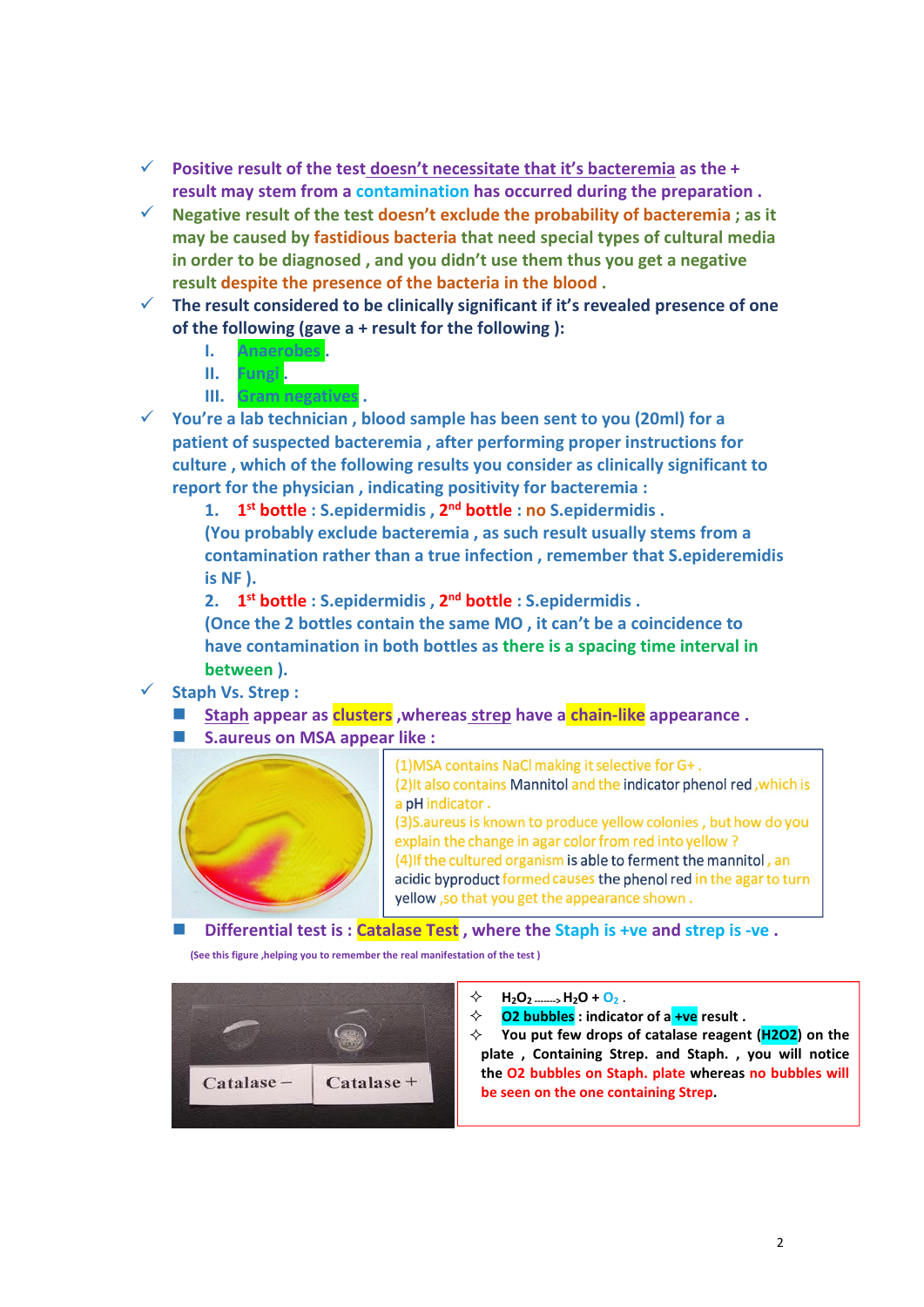**Staph. (S.aureus , S.epidermidis and S.saprophyticus )**

**Coagulase test : differential test for S.aureus .**

**(Has to ways to be done ; slide test or tube test , preferably using the slide test)**

**Dr's question : Why do** *we use plasma not serum* **of the blood sample we have (++ we get the serum and plasma separated by centrifugation ) ?**

**Ans : Serum is the part of blood which is similar to plasma in composition but exclude clotting factors , so that fibrinogen which is the target of enzyme coagulase is found in the plasma not in the serum . Remember , coagulase enzyme enables the conversion of fibrinogen to fibrin .**

If you performed the slide test and got a -ve result for coagulase (No clots appear), you then have to perform the tube test in order to assure your result, why? That's because we have 2 types of coagulase enzyme which are **Bound coagulase** and Free

coagulase, slide test is only for bound one whereas, tube test reveals both.



- **Novobiocin test : differential test for S.epidermidis ( +Ve : S.epidermidis , -ve :S.saprophyticus ).**
- **Notice this figure , showing you the inhibition zone formation which is a +ve result of Novobiocin test , indicating the presence of S.epidermidis :**



**Rheumatic fever diagnostic tests :**

- **1. Throat swap .**
- **2. Serological test .**
- **Strep. is catalase -ve , often cultured on blood agar because of its hemolytic activity , further classified depending on C-carbohydrate (lancefield classification ).**
- **Throat swap -diagnosis :**
- **1 st :we add one drop of extraction enzyme (⤠䲕㇐ˡ⡖ ϳΰ) on bacterial colonies .**
- **2 nd : we add aspecific antibody - remember that lancefield classification based on antigen-antibody rxn- suppose you add A-Antibody.**